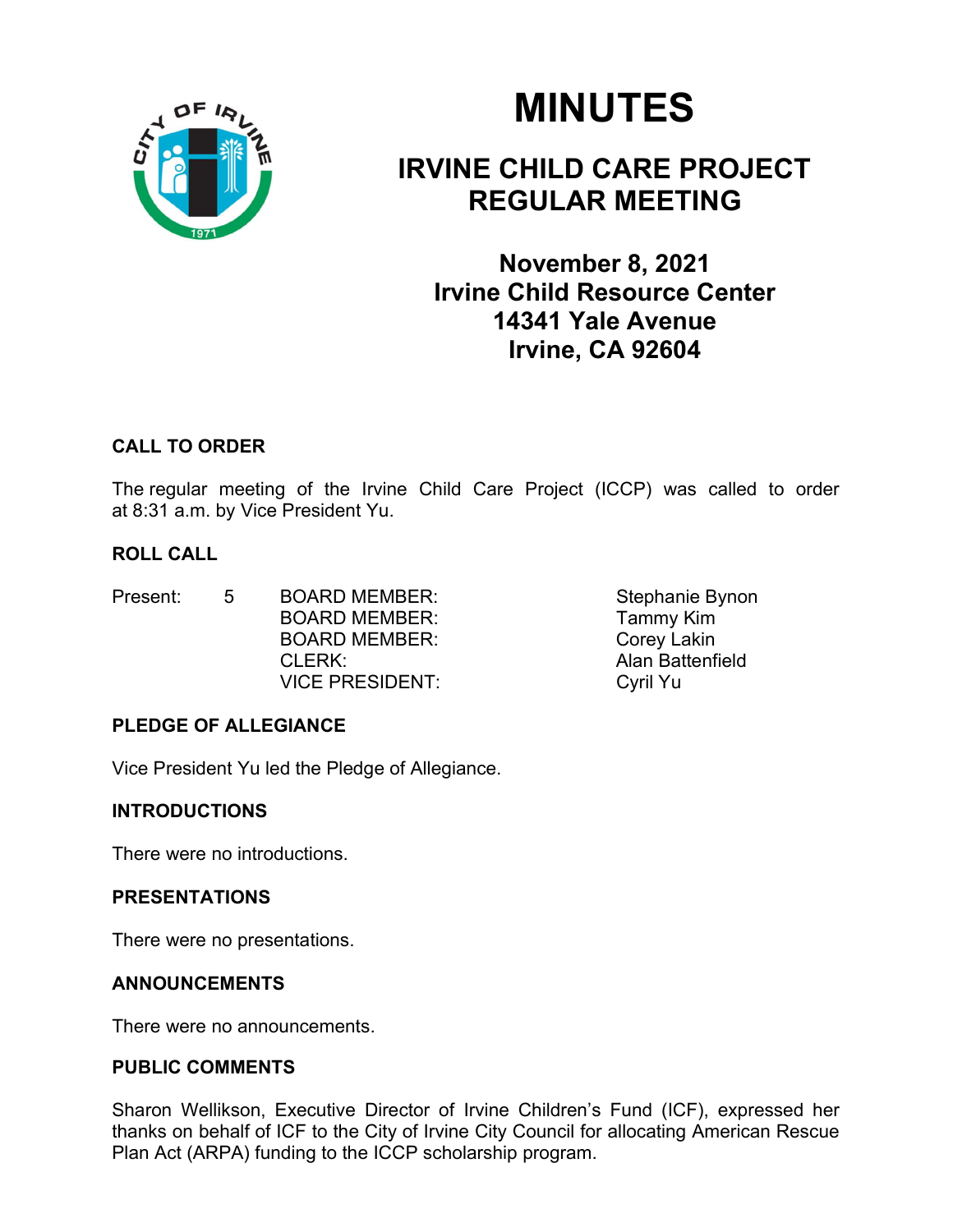#### ADDITIONS AND DELETIONS TO THE AGENDA

There were no additions or deletions to the agenda.

#### 1. CONSENT CALENDAR

#### Moved by Board Member Kim, seconded by Clerk Battenfield, to approve Consent Calendar items 1.1 through 1.9.

There were no requests to speak.

The motion carried as follows:

Ayes: Battenfield, Bynon, Kim, Lakin, Yu

#### 1.1 MINUTES

#### ACTION:

 Approved the minutes of the Irvine Child Care Project meeting held on October 18, 2021.

#### 1.2 WARRANT REQUEST - CATALYST FAMILY INC.

#### ACTION:

Approved payment of \$49,193.22 to Catalyst Family Inc. for child care development services for September 1-30, 2021.

#### 1.3 WARRANT REQUEST - IRVINE CHILDREN'S FUND (ICF) **SCHOLARSHIPS**

#### ACTION:

Approved payments for warrants totaling the amount of \$9,637.00 (CDBG) for child care services for September 1-30, 2021 funded by ICF scholarships.

- $\bullet$  \$ 1,829.50 to Catalyst Family Inc. (CDBG)
- $\bullet$  \$ 360.00 to Creekers Club (CDBG)
- $\bullet$  \$ 00.00 to Dolphin Club
- \$ 00.00 to Kids Stuff
- \$ 7,447.50 to Rainbow Rising (CDBG)

#### 1.4 WARRANT REQUEST - IRVINE CHILDREN'S FUND CORONAVIRUS (CV) **SCHOLARSHIPS**

#### ACTION:

Approved payments for warrants totaling the amount of \$16,788.02 (CDBG-CV) for child care services for September 1-30, 2021 funded by CV scholarships.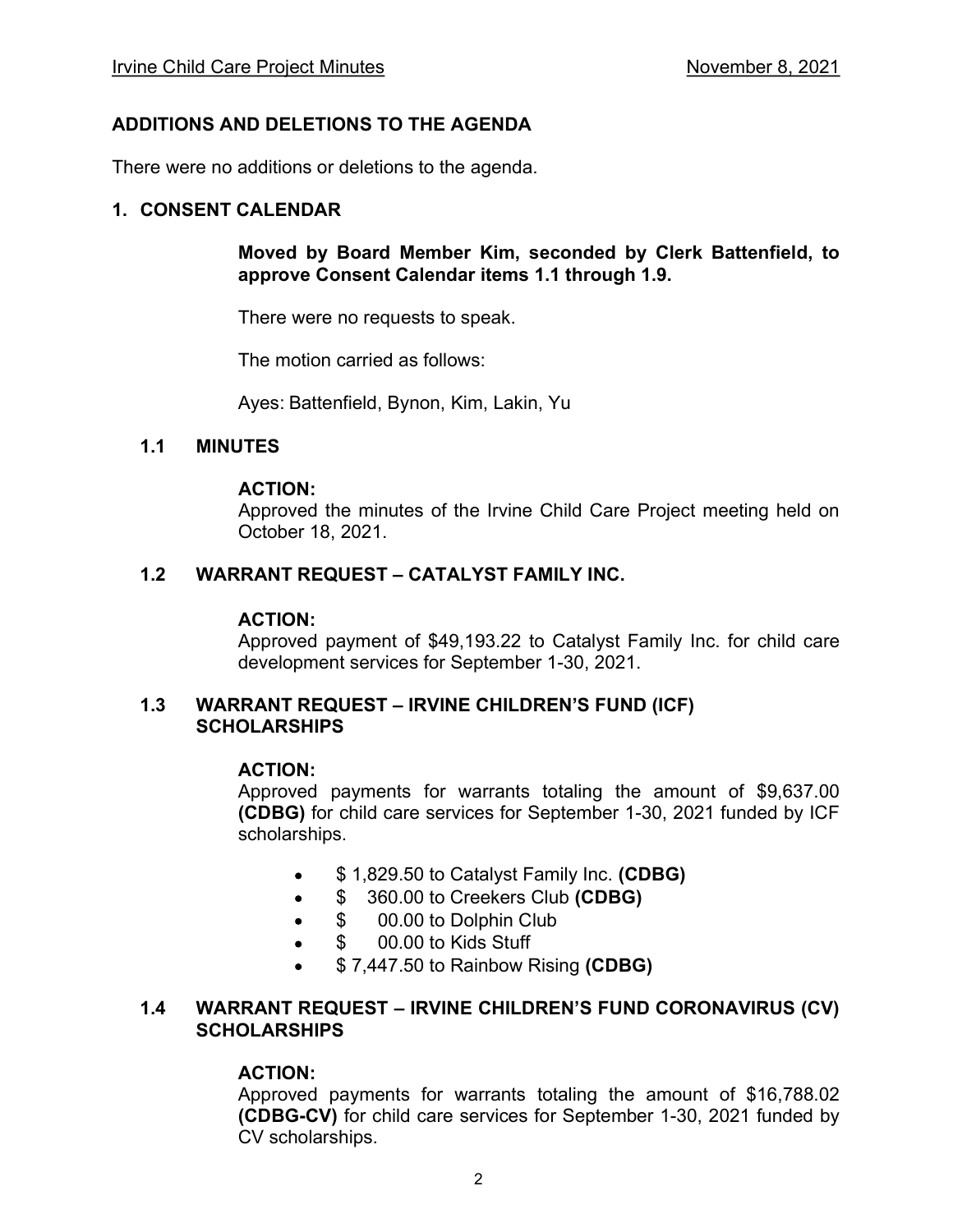- $\bullet$   $\$$  3,613.38 to Catalyst Family Inc. (CDBG-CV)
- $\bullet$  \$483.75 to Creekers Club (CDBG-CV)
- $\bullet$  \$ 1,150.00 to Dolphin Club (CDBG-CV)
- \$ 00.00 to Kids Stuff
- **\$11,540.89 to Rainbow Rising (CDBG-CV)**

#### 1.5 WARRANT REQUEST – IRVINE CHILDREN'S FUND (ICCP) **SCHOLARSHIPS**

#### ACTION:

Approved payments for warrants totaling the amount of \$78.00 (ICCP) for child care services for September 1-30, 2021 funded by ICCP scholarships.

- \$ 00.00 to Catalyst Family Inc.
- \$ 00.00 to Creekers Club
- **\$** 00.00 to Dolphin Club
- \$ 00.00 to Kids Stuff
- \$ 78.00 to Rainbow Rising (ICCP)

#### 1.6 WARRANT REQUEST IRVINE UNIFIED SCHOOL DISTRICT (IUSD)

#### ACTION:

Approved payment of \$73,956.67 for payment for sale of IUSD-owned portables to ICCP, Utilities, Facilities and Financial Support Services, Custodial Equipment Amortization and Custodial Services for the month of September 2021.

- \$47,685.08 for Custodial Services
- **\$** 675.00 for Custodial Equip Amortization
- \$10,589.42 for Payment of Portable Purchase
- **\$** 8,007.17 for Utilities
- **•** \$7,000.00 for Facilities & Financial Support

#### 1.7 WARRANT REQUEST - CITY OF IRVINE

#### ACTION:

Approved payment of \$21,323.04 to the City of Irvine for Program and Grant Administration for the month of September 2021.

- \$ 20,339.17 for Program Administration
- \$ 983.87 for Grant Administration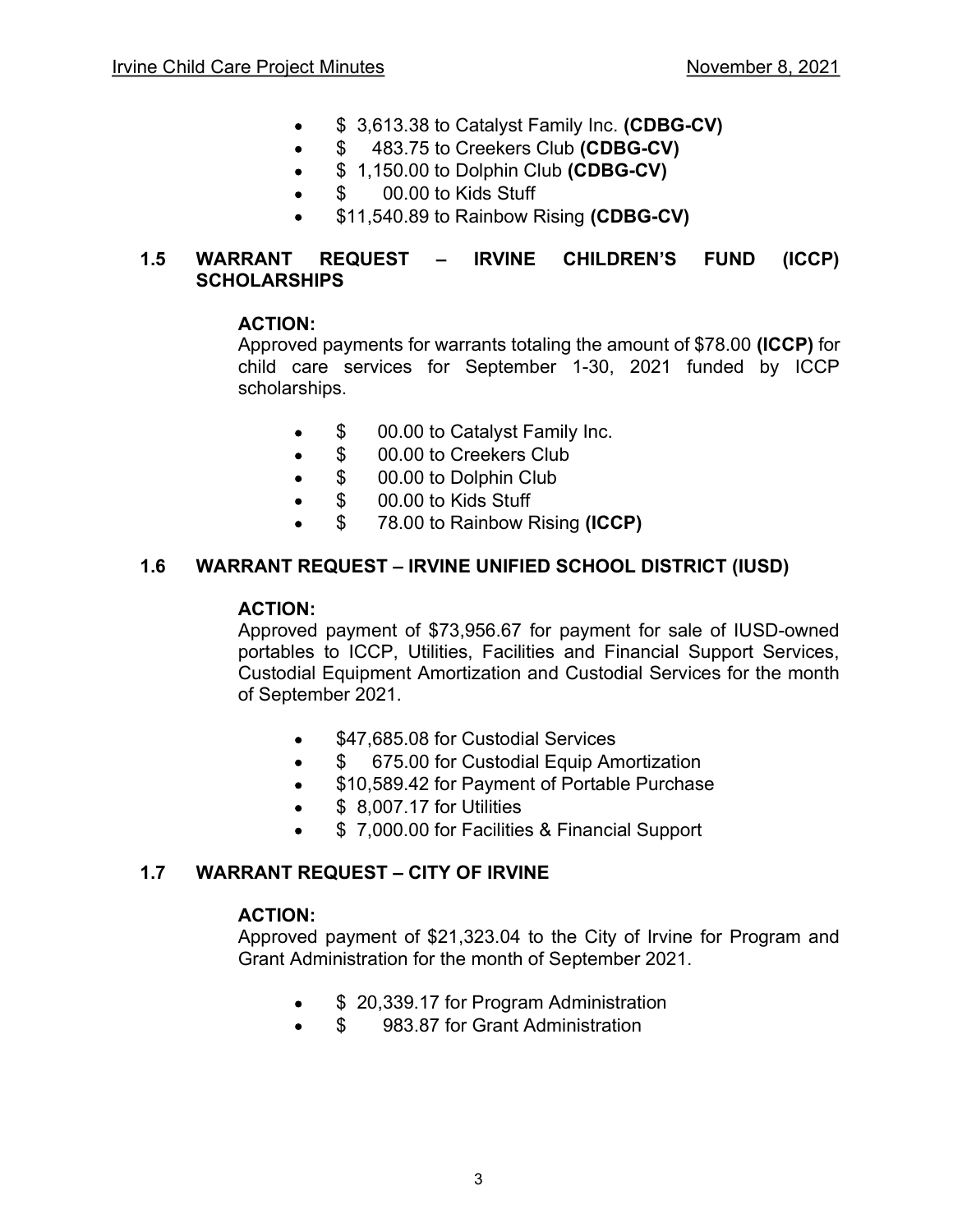#### 1.8 DEPOSIT OF SCHOLARSHIP FUNDS FROM ICF

#### ACTION:

Authorized the deposit of funds from the ICF into the appropriate account as follows:

\$ 27,995.00 01-005-712-00-8699

# 1.9 DEPOSIT OF CDBG-CV SCHOLARSHIP FUNDS FROM ICF

#### ACTION:

Authorized the deposit of funds from the ICF into the appropriate account as follows:

 $\bullet$  \$ 35,108.09 01-005-712-00-8699

#### 2. BUSINESS

#### 2.1 ICCP 2022 MEETING SCHEDULE

ACTION: Moved by Board Member Kim, seconded by Clerk Battenfield, to approve the ICCP 2022 meeting schedule.

There were no requests to speak.

The motion carried as follows:

Ayes: Battenfield, Bynon, Kim, Lakin, Yu

#### 3. REPORTS

# 3.1 FACILITIES AND BUDGET REPORT - JOHN FOGARTY

#### ACTION:

Received and Filed.

#### 3.2 ICCP ADMINISTRATOR'S REPORT - TRACI STUBBLER

#### ACTION:

Received and Filed.